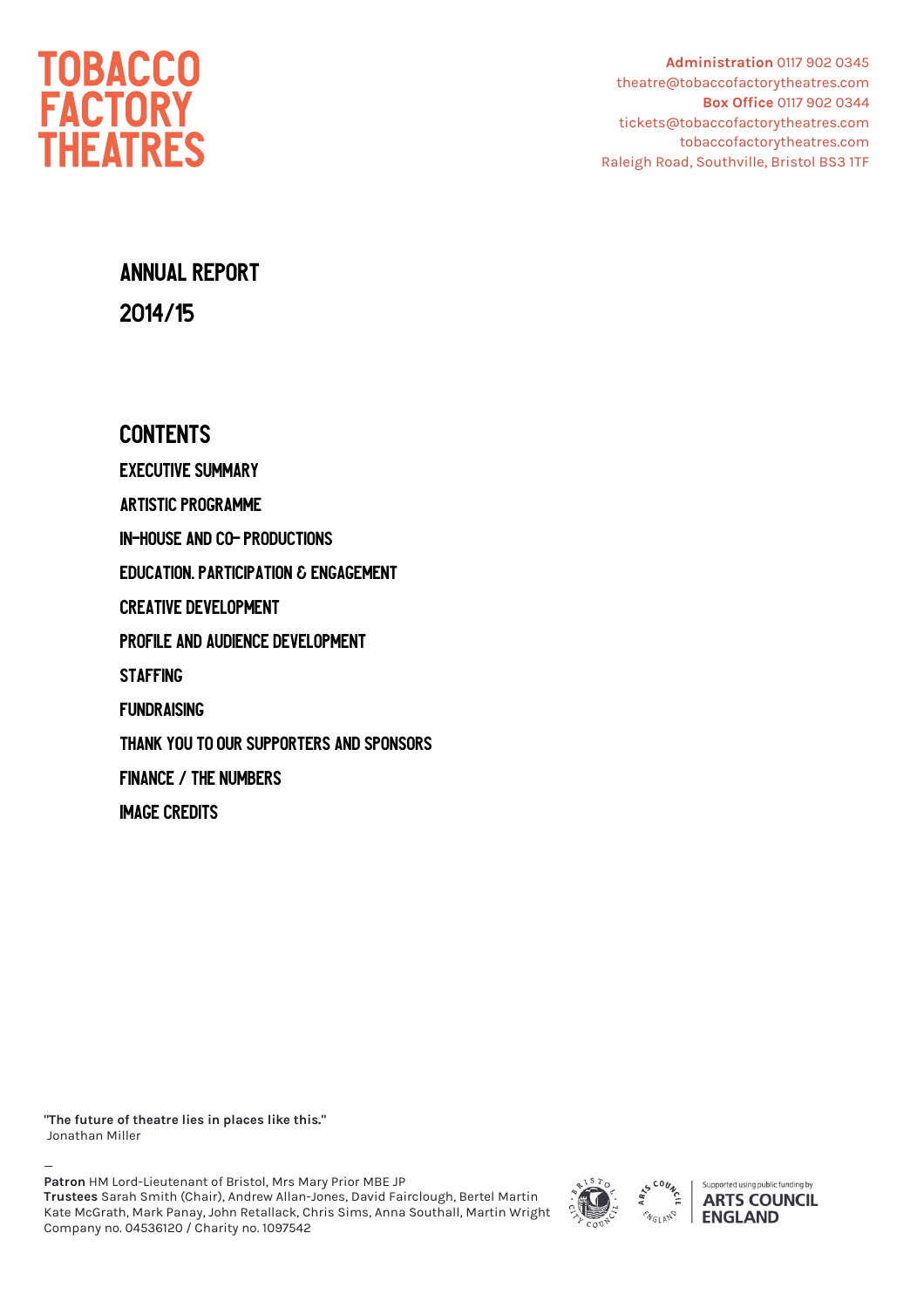# **EXECUTIVE SUMMARY**

2014/15 was an excellent year for Tobacco Factory Theatres. We continued our move toward a mixed model of producing and receiving shows; expanded the diversity of people that we work with; and confirmed ongoing support from some significant stakeholders while engaging with new supporters. It was the last year of our 2012-15 business plan. Looking back we have achieved a more than adequate amount of what we set out to do and we can take pride in how far we have come over the last few years. We are embarking on a new three year plan and we look forward without complacency – we have some challenges ahead – but with the knowledge that we have the foundations to move ahead confidently. Most significantly in this year:

1. Our production portfolio was exceptionally strong. Aided by a very generous group of private individuals who support our work through the Production Donor Fund, which invested in the portfolio for the first time this year, we produced or co-produced ten shows including: working internationally for the first time (*Outpost*); working closely with Shakespeare at the Tobacco Factory for the first time on *Romeo and Juliet*, enabling them to hire Polina Kalinina as their first guest director since 2007; scoring a sensational success with *101 Dalmatians* as a Christmas show; commissioning new work and touring *Dracula*, our co-production with the Mark Bruce Company, nationally, winning three National Dance Awards on the way.

2. We were invited into the National Portfolio of Organisations supported by the Arts Council England (ACE) for a second three year period. Although the level of support was below what we had hoped for, ACE is an important stakeholder. We were the only arts organisation in Bristol to receive the increased support they asked for from Bristol City Council, who confirmed they wished us to remain Key Arts Providers for another three year term. We received significant support from the West of England Local Enterprise Partnership.

3. We appointed a Children and Young People Director for the first time. This year's activities have laid solid foundations for us to meaningfully increase the ways we work with Children and Young People from 2015 onwards.

**"The future of theatre lies in places like this."** Jonathan Miller

— **Patron** HM Lord-Lieutenant of Bristol, Mrs Mary Prior MBE JP **Trustees** Sarah Smith (Chair), Andrew Allan-Jones, David Fairclough, Bertel Martin Kate McGrath, Mark Panay, John Retallack, Chris Sims, Anna Southall, Martin Wright Company no. 04536120 / Charity no. 1097542



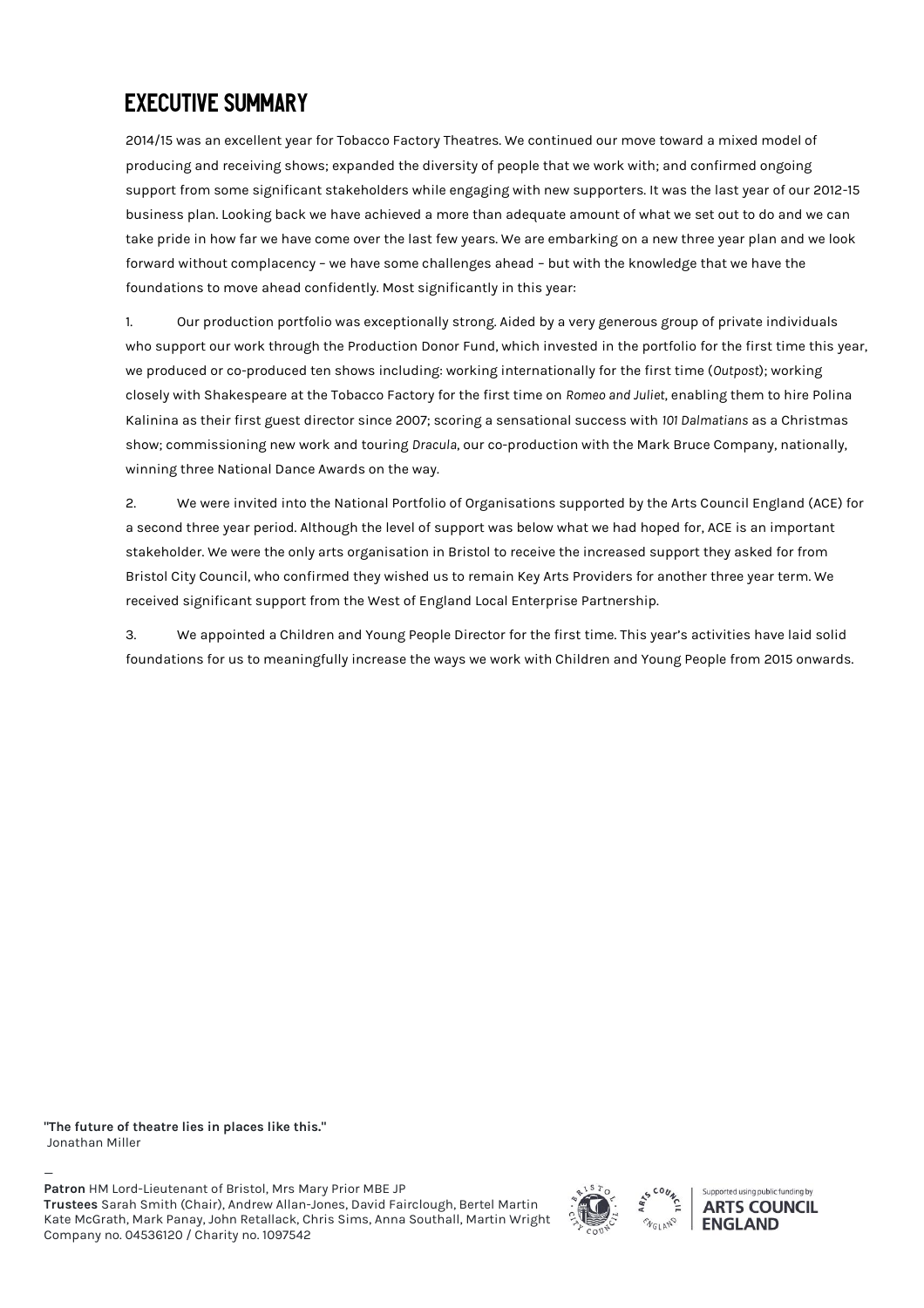## **ARTISTIC PROGRAMME**

Over recent years we have programmed fewer shows and given them longer runs in our theatres. This strategy is working well, with audiences up substantially and certain shows that might have been overlooked gaining real traction in the city. Coupling it with increasing the number of our in-house productions (see P06), has allowed us to be particularly discerning over the visiting shows we programme in our theatres: there may be fewer of them but they will be of even higher quality than hitherto.

We took more of a hand in our annual Shakespeare season created by Shakespeare at the Tobacco Factory and our annual visit from Opera Project than previously, as well as producing a massive hit at Christmas with *101 Dalmatians*: all details for these can be found in In-house productions (P06). In our Brewery Theatre, Pickled Image produced *Santa's Little Trolls* at Christmas, a delightful show for younger children that sold out over 50 performances.

In the summer we programmed one of Bristol's most successful shows of recent decades. *Private Peaceful* (by Michael Morpurgo, adapted by Simon Reade), which first played Bristol Old Vic ten years ago and has toured the world for most of the intervening period, including a West End run. We invited the production to return to Bristol to commemorate the centenary of the First World War and it found a substantial audience, featuring a notable proportion of teenagers, enraptured by the stunning performance of William Troughton. Also over the summer we hosted Bristol Old Vic Theatre School who asked Donnacadh O'Briain to direct Jessica Swale's *Bluestockings* and brought us the strongest theatre school show in years. Summer in the Brewery Theatre included Le Navet Bete's very funny *Extravaganza*; Nunkie's excellent take on H.G. Wells' *The Time Machine*; Paul Merton in *My Obsession* and a big local hit from Blue Brook with the true story of *Stalin's Daughter*.

Some Autumn highlights in the Factory Theatre included the first visit to this theatre of Told by an Idiot with the brilliant *My Perfect Mind* (made and performed by Paul Hunter and Edward Petherbridge, this show deservedly featured on several end of year highlights); Simon Callow with *The Man Jesus* (the hottest ticket of the year) and giant of the puppetry world Neville Tranter with *Punch and Judy in Afghanistan*.

Brewery Theatre highlights in this season included adored local company Living Spit with the very silly *Elizabeth I: Virgin on the Ridiculous* and Saikat Ahamed's lovely cross-cultural coming of age story *Strictly Balti*. We scored a big hit with Verity Standen's *Mmm Hmmm*, a 45 minute collection of a capella songs on matters both huge and tiny. This unique show was sung and choreographed beautifully and although we feared it might struggle to find an audience, it deservedly sold out a long run.

In Spring we confirmed that the audience for contemporary fringe shows is larger than hitherto suspected. Phoebe Waller Bridge's shockingly honest and funny *Fleabag* sold out a three-week run and we received large audiences for an excellent Brewery Theatre season including Flintlock's *The Government Inspector*; the world première of Philip Ridley's *Radiant Vermin*; Move to Stand's *Fat Man* and Bucket Club's *Lorraine and Alan*. The Factory Theatre season was dominated by our co-production of *Romeo and Juliet* with Shakespeare at the Tobacco Factory but we were delighted to find room for Kate Dimbleby's *Who Is Dory Previn?* and a return from The Devil's Violin with *The Forbidden Door*. Our children's programme continued from strength to strength, including work from Norwich Puppet Theatre, Bristol-based Shoofly, The Amazing Bubble Man and vocal artist and beatboxer Shlomo.

As ever we were delighted to host top-class comedians this year including Tim Key, Russell Howard, Josie Long, Henning Wehn, Mark Thomas and Mark Watson.

**"The future of theatre lies in places like this."** Jonathan Miller

— **Patron** HM Lord-Lieutenant of Bristol, Mrs Mary Prior MBE JP **Trustees** Sarah Smith (Chair), Andrew Allan-Jones, David Fairclough, Bertel Martin Kate McGrath, Mark Panay, John Retallack, Chris Sims, Anna Southall, Martin Wright Company no. 04536120 / Charity no. 1097542



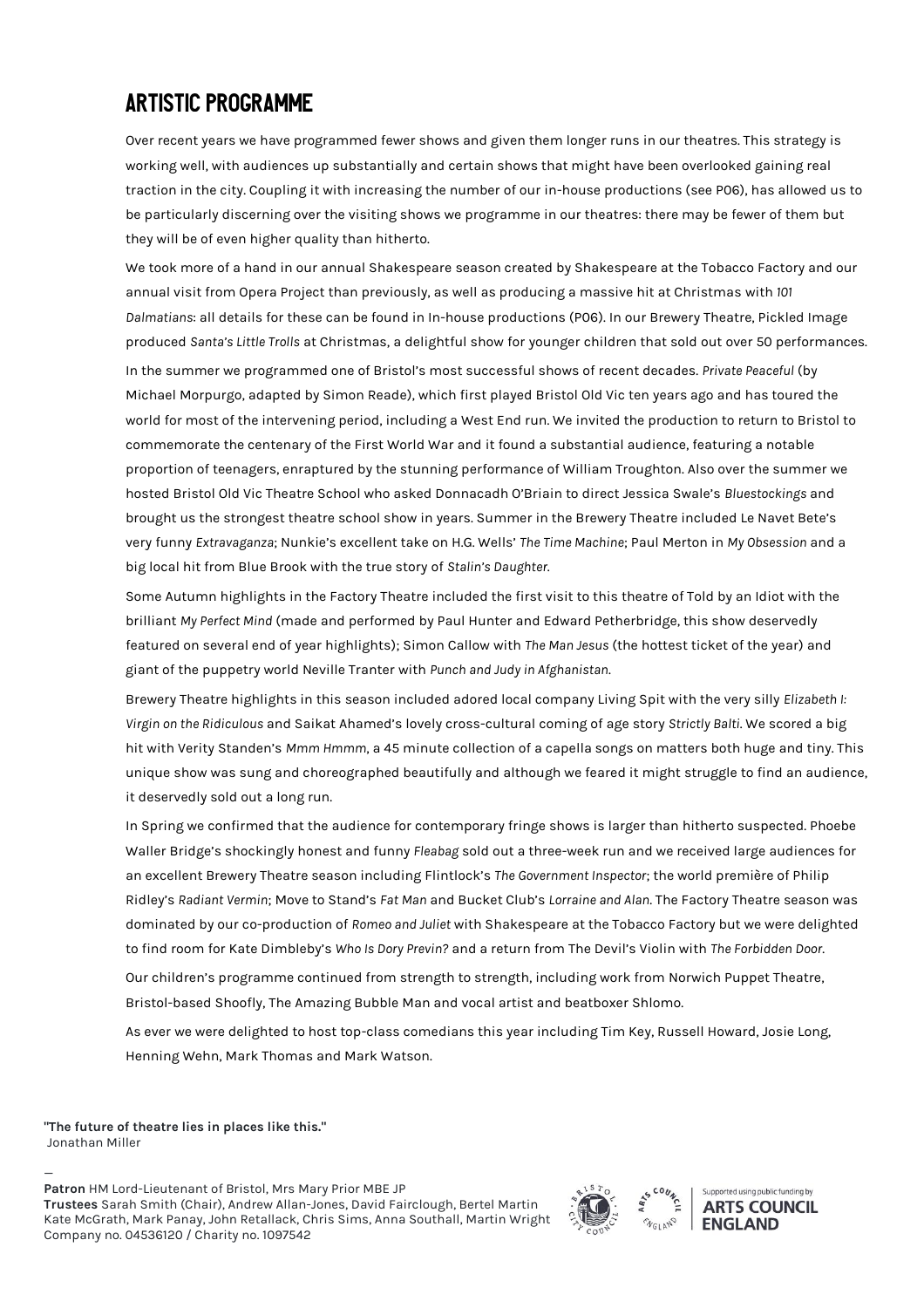# **IN-HOUSE AND CO- PRODUCTIONS**

Following on from our previous year's success in developing our range of in-house produced work, we have continued to grow this area of the business. To support this, we are in the process of developing relationships with other key theatre venues around the country who receive work, setting out our expanding producing portfolio and raising our profile as a high-quality producing house. As well as our producing work directly contributing to the health of independent production companies in the region, the contribution that our producing work makes to our financial health is critical, so success in this area is extremely important.

One of our most successful in-house productions of the year was our Christmas Factory Theatre show, which saw nationally acclaimed Sally Cookson and her team adapt the joyful *101 Dalmatians* in all its spotty glory. The response from audiences, press and industry alike, was universally positive. Box office sales reflected this with a record 16,537 people seeing the show. "A puppy dog tale to make you woof with joy" (5 stars) The Times. Our previous coproduction of Sally's work (in association with Travelling Light): *Cinderella: A Fairytale* will continue to reach national audiences, with a future Christmas run being booked by mac Birmingham for 2015.

We worked more closely with two of our most important visiting companies for the first time this year. In October we co-produced *Madam Butterfly* with Opera Project, investing substantially more funds and personnel than previously into the production. The opera was as well-acted and sung as we have come to expect from this company but the production values were markedly better and the three week run (longer than previously) was greeted strongly by sold-out audiences. In February we took the huge step of co-producing *Romeo and Juliet* with Shakespeare at the Tobacco Factory. We proposed young director Polina Kalinina, who made a vigorous, exciting production, full of youthful dynamism ("masterful"; "nothing short of stunning"; "passionate, energetic, sexy and loud"; "so majestically good"; "utterly breathtaking"; "sensational"). Although the title wasn't 100% attractive to some traditional Shakespeare at the Tobacco Factory audiences, the show found a new, younger audience than we have previously reached and was seen by a larger audience than any previous Shakespeare production here. The Bristol run was followed by a very successful tour, both nationally and to Germany.

Our co-production of *Dracula* with Mark Bruce Company continued to excel, with a 10 week national tour in November and December playing to a huge number of sell-out crowds. The show was seen by nearly 8,000 people (many new to dance) and as a result Mark's work is gathering national and international pace with the company winning three awards at the National Dance Awards including Best Independent Company. We are proud to have provided the company with a stable base to start their new independently-managed status and look forward to presenting more of their work in the future.

Other returning shows included *Banksy: The Room in the Elephant*, *Blast-Off* and *Mimic*. *Banksy*, originally a 45 minute a Play, a Pie and a Pint show, was twinned with a documentary film (on Tachowa Covington, the subject of the play) and toured the country, including a four week run at the Arcola Theatre. Blast-Off finished its national tour and we enabled *Mimic*, which we originally produced in Ireland in 2008, to come to UK for the first time to play a one-off performance as part of Bristol Proms at Bristol Old Vic.

We worked with the internationally renowned Filter to co-produce a radical version of *Macbeth*, which played three weeks in Bristol before touring nationally, including a run at London's Vault Festival. We also commissioned Thomas Eccleshare to write *Helen*, which we produced in Bristol and Glasgow as part of a Play, a Pie and a Pint. The

**"The future of theatre lies in places like this."** Jonathan Miller

— **Patron** HM Lord-Lieutenant of Bristol, Mrs Mary Prior MBE JP **Trustees** Sarah Smith (Chair), Andrew Allan-Jones, David Fairclough, Bertel Martin Kate McGrath, Mark Panay, John Retallack, Chris Sims, Anna Southall, Martin Wright Company no. 04536120 / Charity no. 1097542



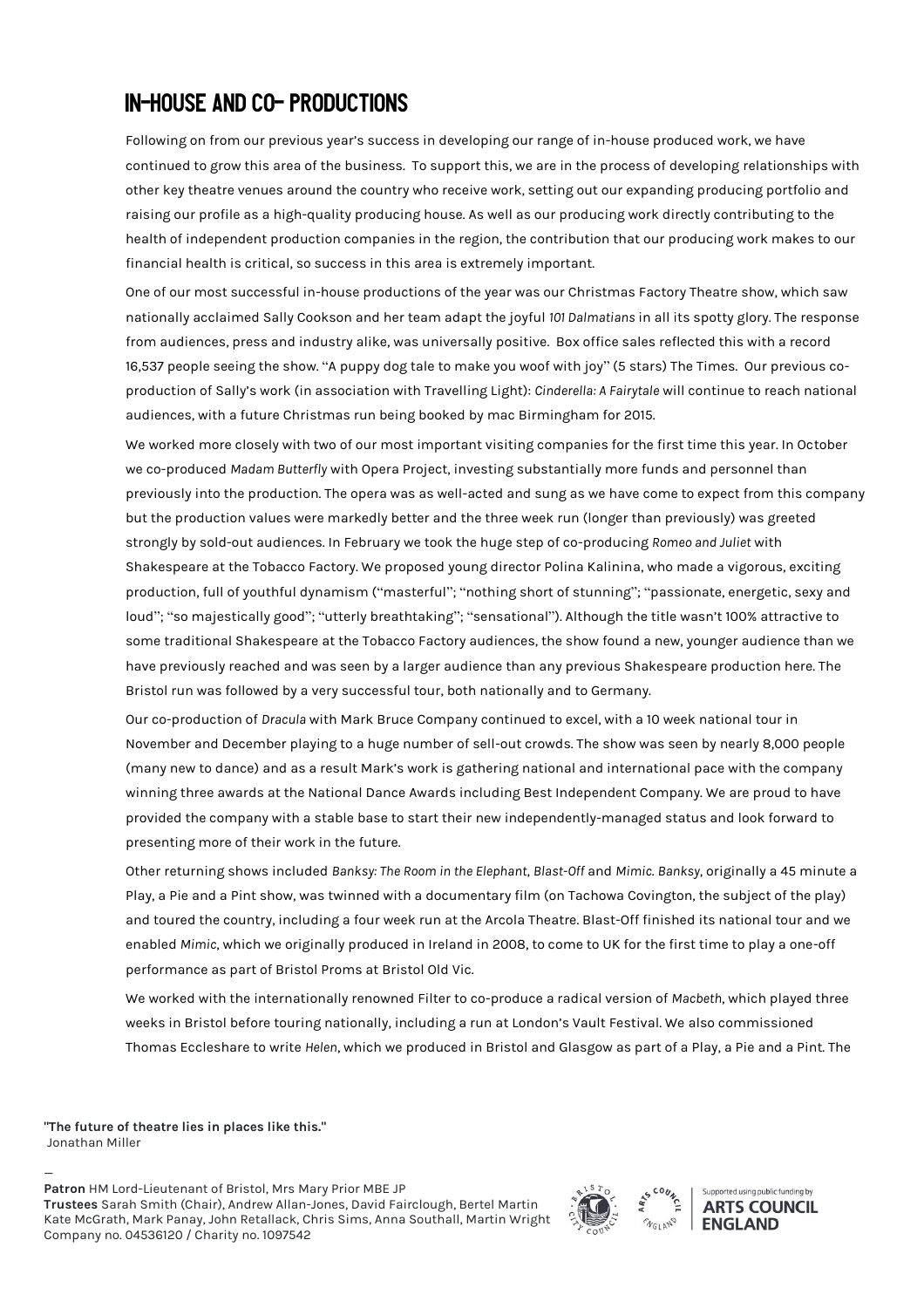play was small but brilliant ("A searingly fine production" The Herald; "A thrilling exploration of evil, identity and creativity, performed with terrific power and concentration" The Scotsman) and we hope to remount it in the future. Finally, we have been having a very exciting time working with Green Ginger through the development of their new show *Outpost*. Working as co-producers with Norway's Nordland Visual Theatre, we have supported this internationally-acclaimed puppet theatre company in the development of the piece to a full show. As a result, we have been invited to the prestigious World Puppet Theatre Festival in Charleville-Mezieres, France in Sept 2015 and will be touring the work that autumn.

### **EDUCATION. PARTICIPATION & ENGAGEMENT**

This last year has seen significant changes in this area with the appointment of our first Children and Young People Director, Bryony Roberts. The aim of this role is to ensure that there is a consistent programme of activity for children and young people to access independently, through their schools and educational establishments and through other organisations. The CYP Director is also the main liaison to build relationships and contacts with other organisations that offer similar activity, ensuring inclusive access to activity.

In 2014/15 we offered a series of free workshops to key local primary schools linked with our Christmas show *101 Dalmatians*. 120 children participated in pre and post-show workshops in their schools exploring the plot, characters and style of the show in order to enhance their enjoyment of the performance. We also began engaging with 14-19 year olds through PILOT, free workshops which covered a variety of theatre skills including devising, costume design and mask work. These were offered at the theatre and at other venues in South Bristol in order to promote our new CYP programme, in particular the launch of our new youth theatre, Young Theatre Makers, before its launch in April 2015.

In addition, we delivered career talks to young people at the theatre and at schools, supported the delivery of Arts Awards by other organisations through staff interviews and show tickets, and forged strong partnerships with local primary and secondary schools through our CYP Director joining the board of the South West Bristol Cooperative Learning Trust.

Our CYP Director undertook research and planning; putting in place a substantial and exciting plan of activity for children and young people in 2015/16.

We also donated over 400 complimentary tickets to events last year to community groups and charities, a value of £5,000.

**"The future of theatre lies in places like this."** Jonathan Miller

— **Patron** HM Lord-Lieutenant of Bristol, Mrs Mary Prior MBE JP **Trustees** Sarah Smith (Chair), Andrew Allan-Jones, David Fairclough, Bertel Martin Kate McGrath, Mark Panay, John Retallack, Chris Sims, Anna Southall, Martin Wright Company no. 04536120 / Charity no. 1097542



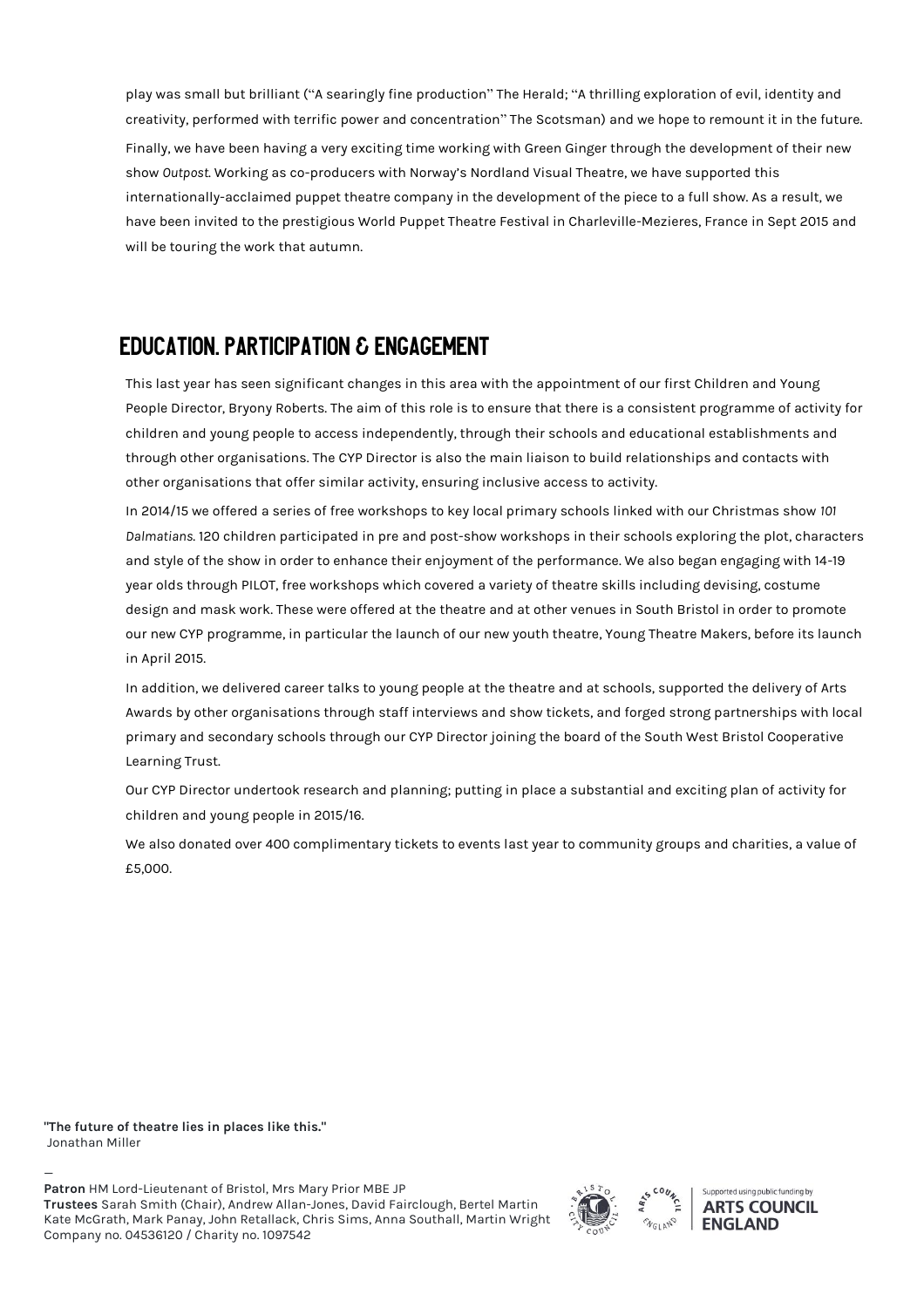## **CREATIVE DEVELOPMENT**

Tobacco Factory Theatres plays a pivotal role for the city in developing artistic talent and supporting the flourishing community of artists that make Bristol the best place to create work outside of London.

In 2014/15 we hosted five associate artists who all received creative residences at the theatre and an injection of £1500 to support and guide them in the making of new work. These included Filter Theatre, who created our contemporary co-production of Shakespeare's *Macbeth* (see P06). Paper Cinema (of *The Odyssey*) spent a week with us developing a new show *The Keys of Tobias Brown*. Wattle & Daub were provided space and producer support in their development of *The Depraved Appetite of Tarrare the Freak*, which will première as part of Bristol Festival of Puppetry here in 2015. Joel Daniel (choreographer for *Cinderella: A Fairytale*) has been provided with ongoing producer support in the research and development of his show *Burden*, his first show as a lead artist. Finally, the Jennifer Bell Company was supported in the development of their show *Bread & Butter* which was performed at the Royal West of England Academy. Jennifer is continuing her development of her next show *Mouthpiece* with us, for performance at the Houses of Parliament in 2015.

We have developed our relationships further with the very talented Verity Standen, through providing space, producer and marketing support for the development of *Mmm Hmmm*; credited in association with Tobacco Factory Theatres. Verity, who we consider to be a talent of note, continues to have a full involvement with the theatre, being appointed as musical director for our 2015 Christmas show, *The Light Princess*.

We also offered bespoke short-term residencies, providing free-of-charge space for artists to develop work. There were nine of these residencies in total over 2014/15, with companies and artists such as: Bea Roberts, Fellswoop, Rider Shafique, Publick Transport, Adam Fuller/Jessica Macdonald and Bucket Club using our space to develop work. These residences brought us into contact with 75 artists, with a further 105 having the opportunity to see the work through sharings.

Our Director-in-Residence, Nik Partridge, worked with Bea Roberts and Rider Shafique to help them develop *Infinity Pool*, including performances at Tobacco Factory Theatres in 2015.

*Script Space*, our open application new writing competition, received a huge amount of submissions yet again, totalling 416. All of these scripts were double-read by our volunteer team of readers. The winning writer, Niki Orfanou, was given four days research and development with creative team and technical support, to realise and explore an early version of the play, culminating in industry professionals attending a 'sharing' of the work.

We continue to run *Prototype*, our regular scratch evening for the development of new work in its early stages, now in its sixth year. To date in 2014/15 there have been four *Prototype* events, with 20 companies/artists taking part and another two events scheduled for 2015.

We have run a number of workshops for artists by companies such as Filter Theatre and Frantic Assembly and we ran a series of workshops for our production of *Banksy: The Room in the Elephant*, which took place here at the theatre and also at Sherman Cymru, Cardiff and the Traverse, Edinburgh. The workshops have brought us into contact with 80 artists.

As we move ahead in 2015/16 we are restructuring the way we work with artists. Sadly this meant us making the post of Artist Development Producer redundant but we have created a significant commissioning fund for

**"The future of theatre lies in places like this."** Jonathan Miller

— **Patron** HM Lord-Lieutenant of Bristol, Mrs Mary Prior MBE JP **Trustees** Sarah Smith (Chair), Andrew Allan-Jones, David Fairclough, Bertel Martin Kate McGrath, Mark Panay, John Retallack, Chris Sims, Anna Southall, Martin Wright Company no. 04536120 / Charity no. 1097542



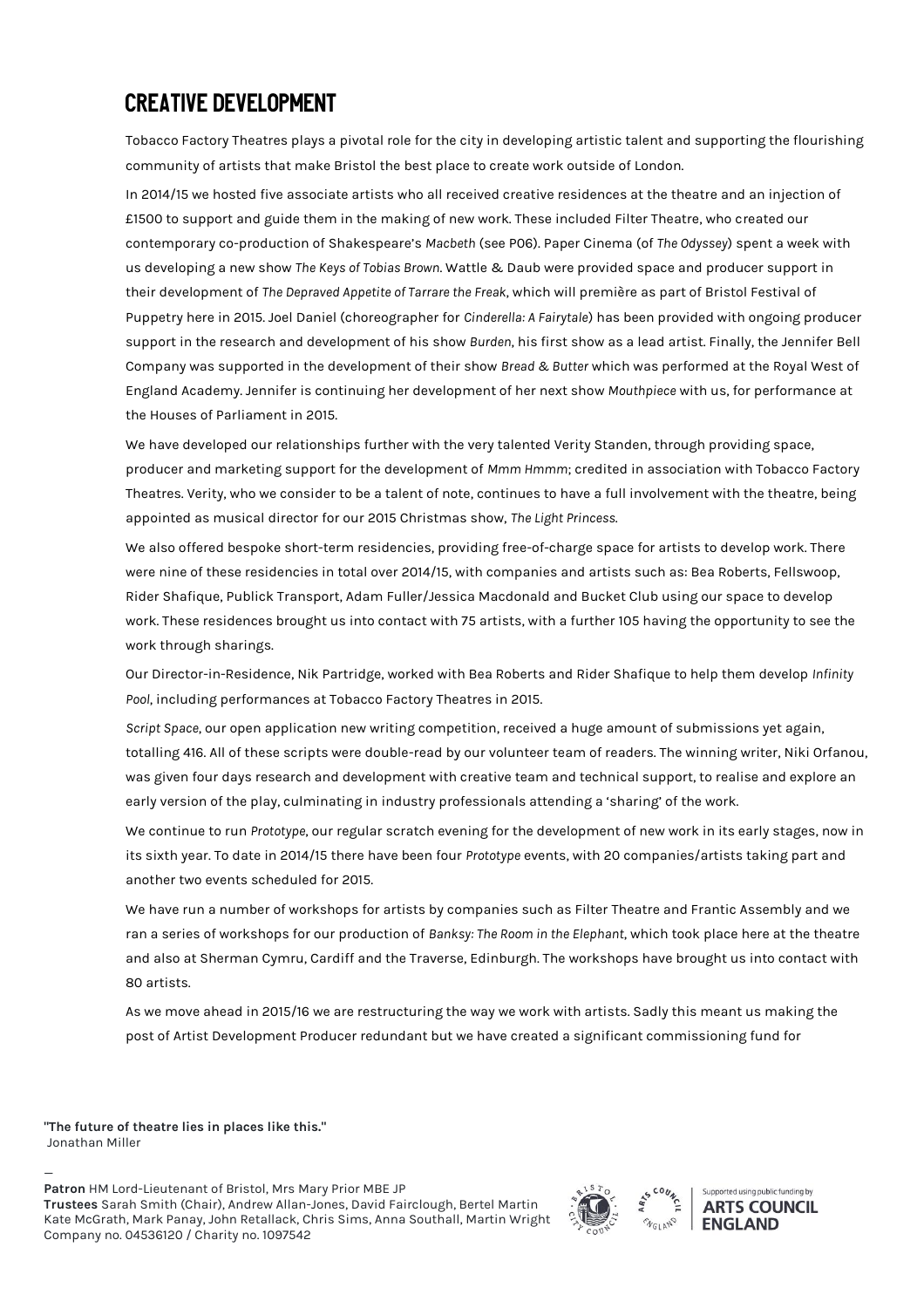emerging artists and companies to support them in developing work towards full production. The first recipients of the Artist Development Fund will be FellSwoop Theatre Company, who will receive £5,000, as well as support and advice, for their production of *Ghost Opera* opening at Tobacco Factory Theatres in September 2015.

### **PROFILE AND AUDIENCE DEVELOPMENT**

We have continued to use Spektrix and its latest features to interrogate audience data including information on customer booking behaviours, email marketing statistics and ROI reporting. This has allowed us to segment data in a more targeted way for marketing specific productions and strands of work and for development purposes including a targeted membership telephone campaign.

We have used this insight to look at detailed audience development plans for the period 2015-2018, both in terms of retaining existing customers, but particularly in relation to targeting new audiences in areas of Bristol (BS4 and BS5), where currently there is less engagement with Tobacco Factory Theatres and the arts in general. Plans include programming appropriately for Bristol's diverse communities and taking work to new, unengaged audiences through off-site performances and our DNA scheme. We are also committed to building partnerships with community and sports organisations and key employers, to build awareness and opportunities to engage with Tobacco Factory Theatres.

We continue to be a partner in the Audience Agency's Audience Focus project, a cluster group for Bristol to bring together the marketing teams to share data and knowledge and survey audiences.

Our engagement through digital and social media increased sizeably in 2014/15 with website visitors increasing by nearly 20% during the course of the year and our growing email list now up to 31,000. 'Likes' of our Facebook page are up some 40% and Twitter followers have increased by over 50%. We have also extended our social media profiles to include an Instagram account and online ticket sales have increased from 41% in 2013/14 to 55% in 2014/15.

Following a full visual re-brand, we started work on our new and improved website in March 2015 and it is due for completion in August 2015. The new website will improve the booking process and ability to sell merchandise and memberships, it will better represent all aspects of the organisation including our Children and Young People work and in-house productions, and it will engage both existing and new customers with high quality digital content, particularly content created alongside our in-house productions.

This year we increased the number of performances for which we have a British Sign Language interpreter, committing to allow better access to hard-of-hearing and Deaf audiences for three shows per season, a total of nine during the year. We have also offered a regular baby friendly performance for guardians of children under the age of one, recognising that it's more difficult for people to get to the theatre when they have a small child. During these performances the lights are on and audience members can walk around during the show.

**"The future of theatre lies in places like this."** Jonathan Miller

— **Patron** HM Lord-Lieutenant of Bristol, Mrs Mary Prior MBE JP **Trustees** Sarah Smith (Chair), Andrew Allan-Jones, David Fairclough, Bertel Martin Kate McGrath, Mark Panay, John Retallack, Chris Sims, Anna Southall, Martin Wright Company no. 04536120 / Charity no. 1097542



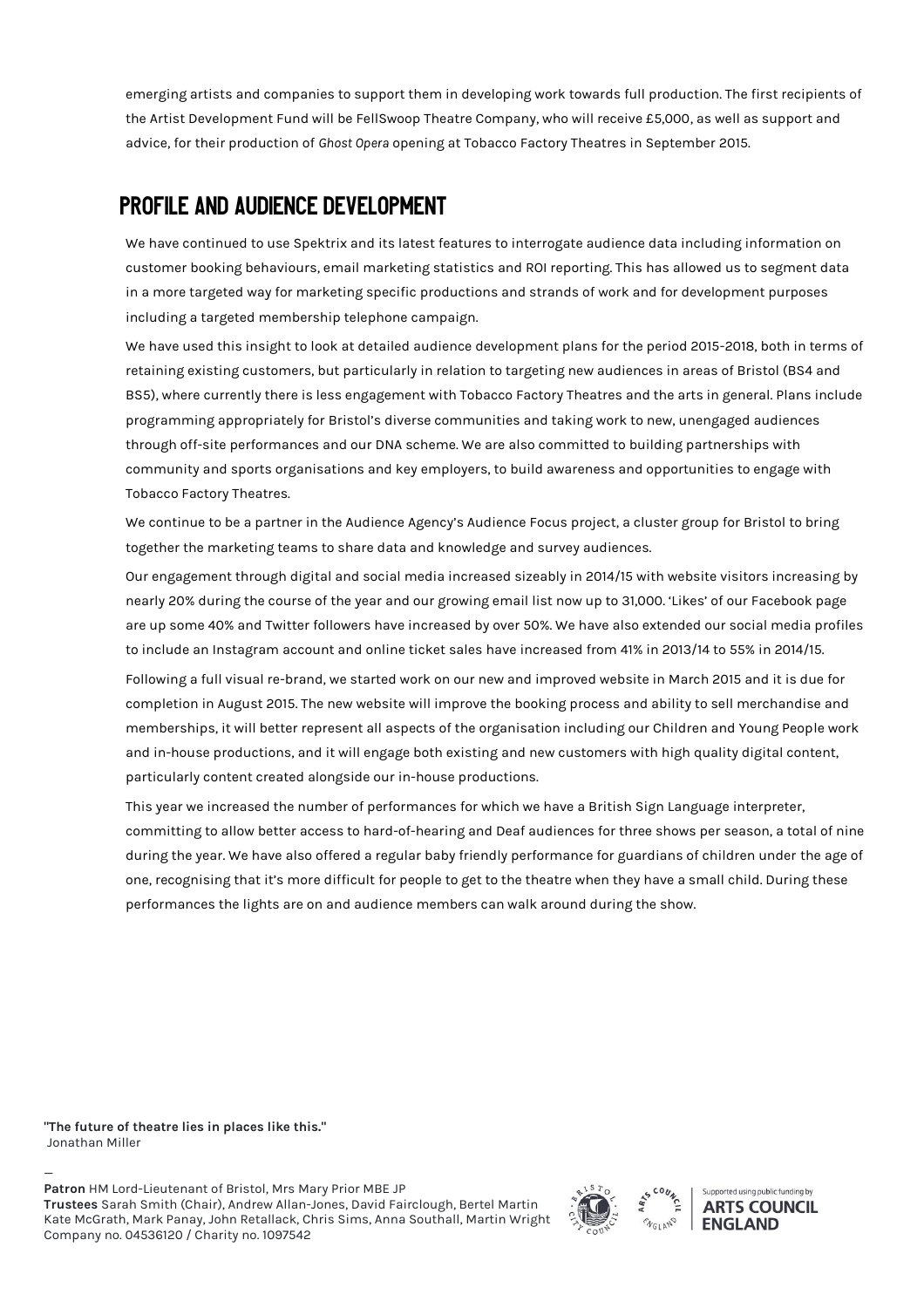## **STAFFING**

Although we bade a farewell to trustees Annie Menter, Nicky Rylance and Kate Yedigaroff we were delighted to welcome Mark Panay, Chris Sims and Martin Wright onto the board this year.

At the start of the year we created the position of Operations Manager, to take over the duties of Box-Office Manager and Front of House Manager and Katy Wilkes (previously Box Office Manager) stepped up to take the role with Jonny Mauchline (previously FOH Manager) leaving the theatre. Matt Smee left the post of Brewery Theatre Technician and we appointed two theatre technicians, Keegan Curran and Jen Sherlock, to work across the theatres. Fran Ewins joined us in marketing and we expanded the role to be a Marketing Officer. Carrie Rhys Davies left us after several years when the position of Artist Development Producer was made redundant and Bryony Roberts joined us in the newly created post of Children and Young People Director. Lauren Scholey went on maternity leave in March to be covered by Kate Rowland and Holly Foulds left the development department to be replaced by Anne Marie Lo. Melanie Zaalof left us as producer and we recruited Kerrie Avery into the role. We also expanded the producing department, taking on Jojo Townsend as part-time assistant producer.

We continued to receive crucial support from our team of volunteers, who contributed a total of 563 hours across the year.

**"The future of theatre lies in places like this."** Jonathan Miller

— **Patron** HM Lord-Lieutenant of Bristol, Mrs Mary Prior MBE JP **Trustees** Sarah Smith (Chair), Andrew Allan-Jones, David Fairclough, Bertel Martin Kate McGrath, Mark Panay, John Retallack, Chris Sims, Anna Southall, Martin Wright Company no. 04536120 / Charity no. 1097542



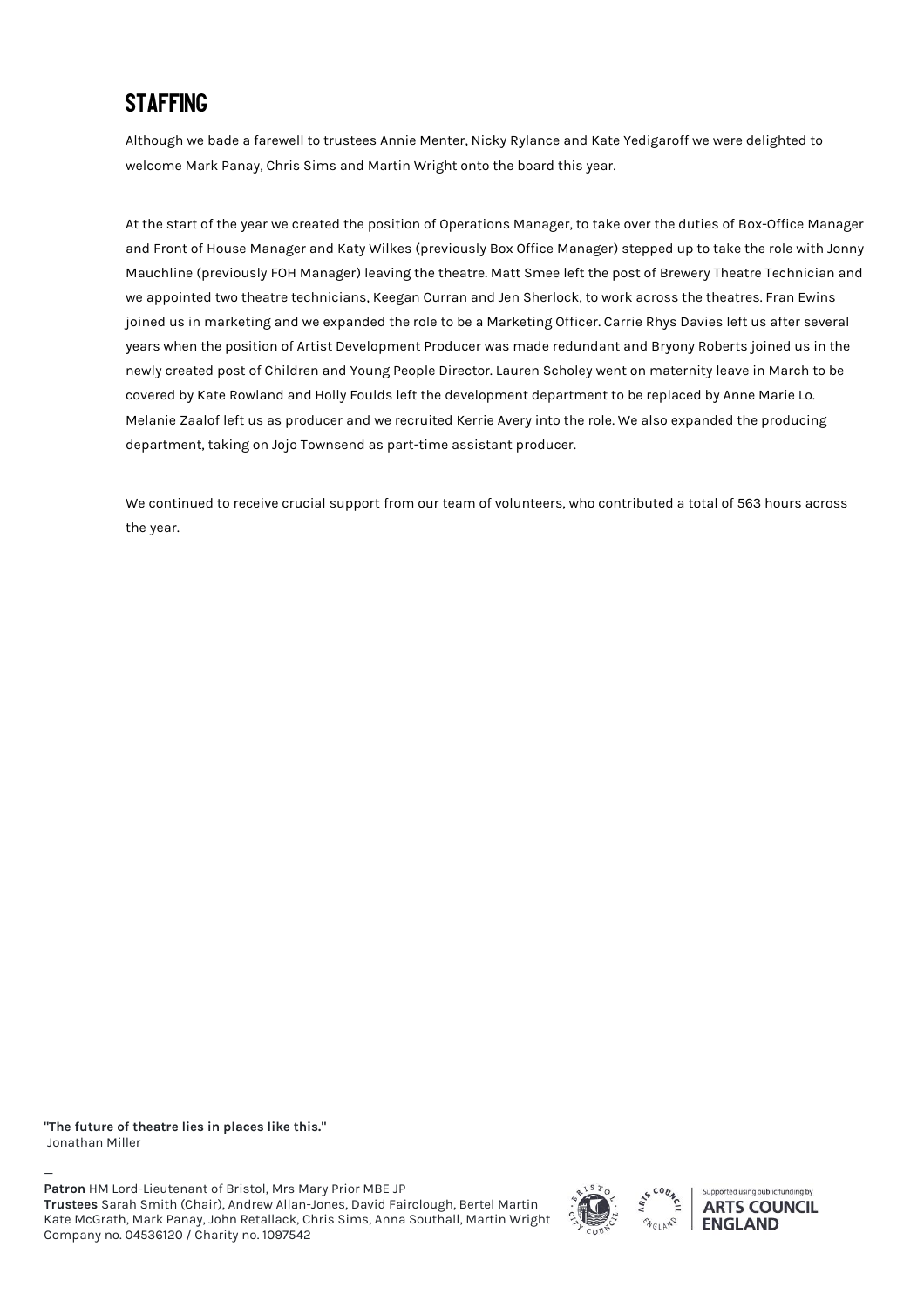### **FUNDRAISING**

2014/15 was a very successful year for fundraising. We raised a total of £359,000 – a 48% increase on the previous year. This is largely due to launching a major donor campaign and establishing a more robust trust fundraising programme, whilst maintaining a strong focus on our membership and corporate giving schemes. This growth would not have been realised without the increased capacity and experience in our Development team, made possible through the Arts Council England's Catalyst fund over the last three years.

In 2014/15, we again applied to become an Arts Council England National Portfolio Organisation (NPO) and were successfully accepted as part of their portfolio for the next three years from 2015/16. We also successfully renewed our Bristol City Council Key Arts Provider (KAP) status and associated funding. Our total public subsidy now stands at 4.5% of turnover, illustrating a healthy low reliance on such sources – a rarity for the sector.

Launched in the final quarter of 2013, our major donor programme, the Production Fund, aimed to raise £250,000 of capital over five years to support the expansion of our production portfolio. By the end of 2014/15, almost £190,000 had been successfully raised/pledged.

We established our new trust fundraising programme and had a successful first year, making strong partnerships with several trusts and foundations (see P12). In particular, The Foyle Foundation supported our visual rebrand at the end of 2014/15 and our forthcoming website re-development in 2015/16. We are particularly grateful to The West of England Local Enterprise Partnership for supporting us this year.

Both our individual membership scheme and our Business Club continued to thrive, with individual members up by 55% from 258 to 400 and Business Club members increasing from 30 to 34. Particular partnerships with leading corporate organisations were successfully cultivated with Whistl, The Mall at Cribbs Causeway, Bond Dickinson, Budvar, The Better Food Company, Rathbones International and Good Energy (see P12).

**"The future of theatre lies in places like this."** Jonathan Miller

— **Patron** HM Lord-Lieutenant of Bristol, Mrs Mary Prior MBE JP **Trustees** Sarah Smith (Chair), Andrew Allan-Jones, David Fairclough, Bertel Martin Kate McGrath, Mark Panay, John Retallack, Chris Sims, Anna Southall, Martin Wright Company no. 04536120 / Charity no. 1097542



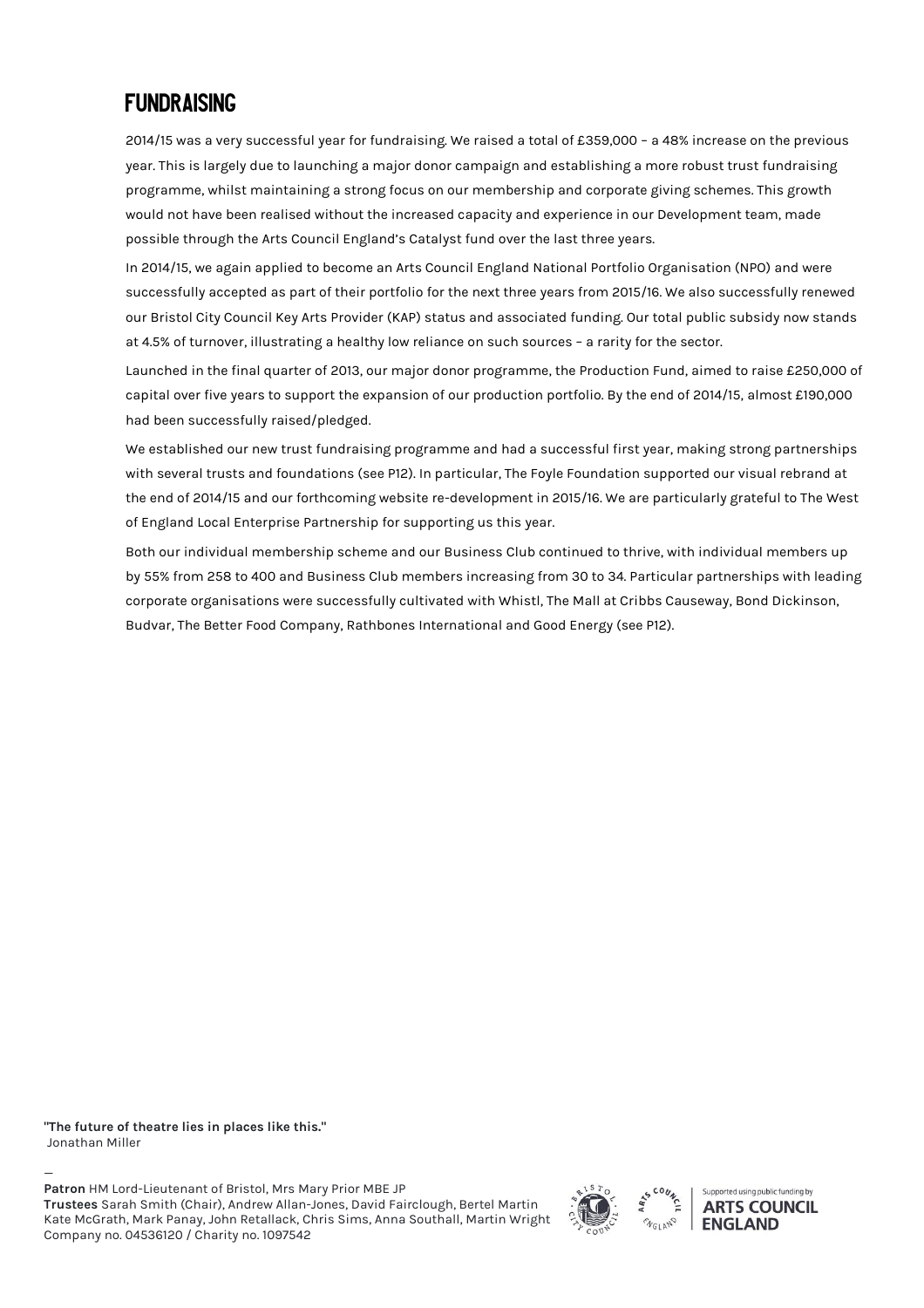# THANK YOU TO OUR SUPPORTERS AND SPONSORS

Many of the achievements outlined in this report would not have been possible without the generous support of numerous individuals, grant-making trusts and companies.

### **PRODUCTION FUND DONORS**

We are extremely grateful to all those individuals in our Production Fund, who have enabled the fantastic progress made by in-house productions in the first year of the fund.

#### **FOUNDER BENEFACTORS**

Ken Edis John and Susan Hart Simon Inch Ros and Cameron Kennedy

#### **FOUNDER PATRONS**

Michael and Lynne Bothamley

#### **PLATINUM PATRONS**

Martin and Mary Bailey Geoff Clements Anna Southall Helen and Peter Wilde

#### **GOLD PATRONS**

John and Sue Cottrell Vivien Kies Tim and Judith Lockwood Jones Christopher and Sarah Sharp P K Stembridge

#### **SILVER PATRONS**

Judy Carver Roger Corrall Alec Ewens Unsal and Diana Hassan Ruth and Stephen Illingworth Jo Luscombe McDonald Alan Moore Chris Sims

### **MEMBERS**

**"The future of theatre lies in places like this."** Jonathan Miller

— **Patron** HM Lord-Lieutenant of Bristol, Mrs Mary Prior MBE JP **Trustees** Sarah Smith (Chair), Andrew Allan-Jones, David Fairclough, Bertel Martin Kate McGrath, Mark Panay, John Retallack, Chris Sims, Anna Southall, Martin Wright Company no. 04536120 / Charity no. 1097542



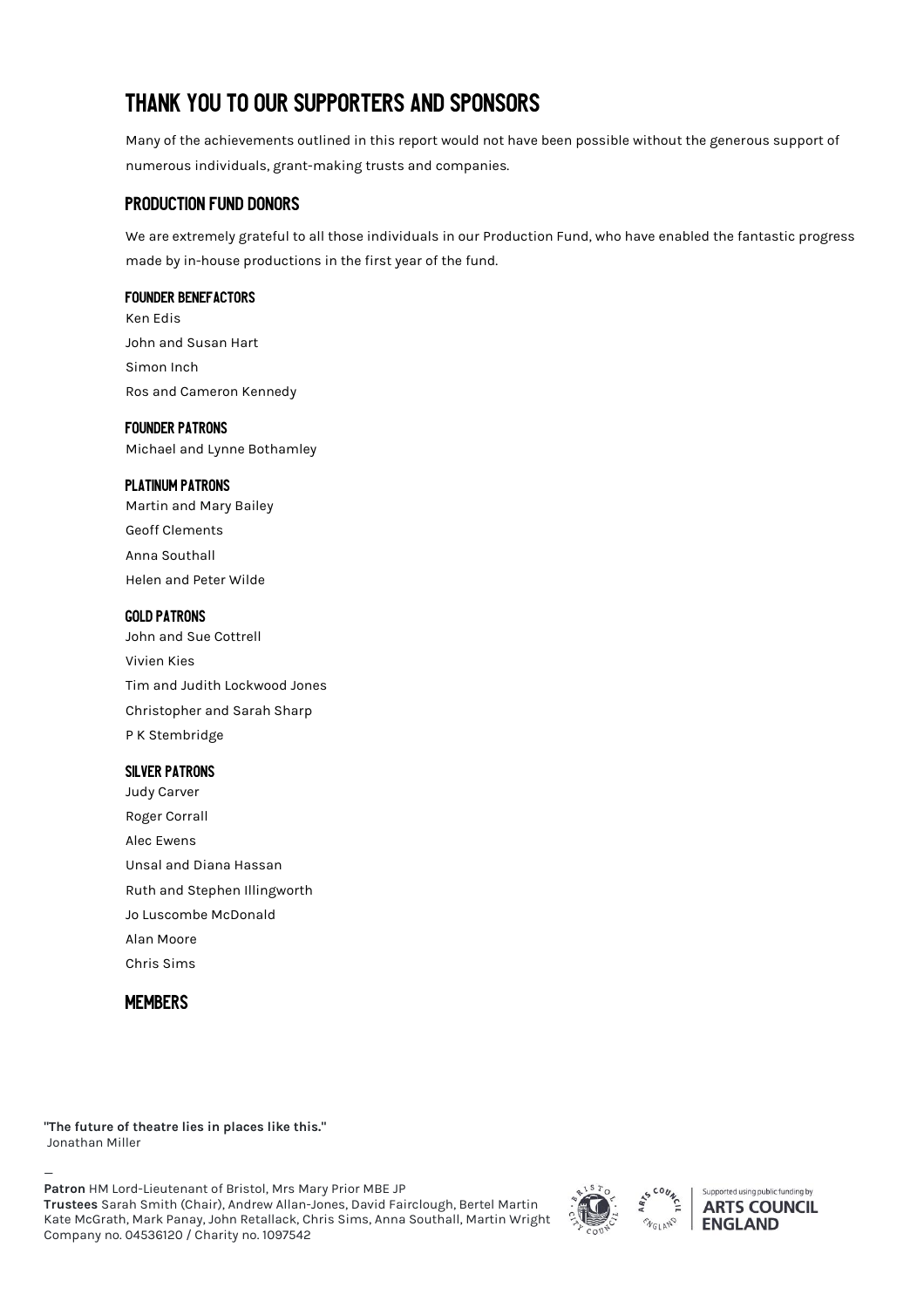We continue to be immensely grateful for the loyal support of our growing number of Friends, Champions, Patrons and Benefactors during the year.

#### **BENEFACTORS**

Geoff Clements Betty Cook Alec Ewens Vivien Kies Tim & Judith Lockwood Jones Peter & Helen Wilde

#### **PATRONS**

Martin and Mary Bailey John Bedford Neville Boundy Rebecca Channack David Croom Ann Eggers Jack and Rosemary House Ruth Illston Tim and Liz Robertson Tony Rowlands Andrew and Decia Smith Julian Thomas Andrew Whitelaw

### **BUSINESSES AND ORGANISATIONS**

**During the year we enjoyed the support of many leading Bristol-based and national companies. We are very grateful to the following businesses that sponsored Tobacco Factory Theatres as we staged worldclass productions:** The Mall at Cribbs Causeway as we staged *101 Dalmatians* Bond Dickinson as we staged *Madam Butterfly* The Better Food Company as we staged *Macbeth* Budvar logo as we staged BrouHaHa Comedy Week **We are also grateful to the following companies for their sponsorship of other activities:** 

Rathbones Investment Management for sponsoring the Emerging Director's Prize Whistl for sponsoring the Brewery Theatre Good Energy for sponsoring our green energy promotion

**Continued overleaf**

**"The future of theatre lies in places like this."** Jonathan Miller

— **Patron** HM Lord-Lieutenant of Bristol, Mrs Mary Prior MBE JP **Trustees** Sarah Smith (Chair), Andrew Allan-Jones, David Fairclough, Bertel Martin Kate McGrath, Mark Panay, John Retallack, Chris Sims, Anna Southall, Martin Wright Company no. 04536120 / Charity no. 1097542



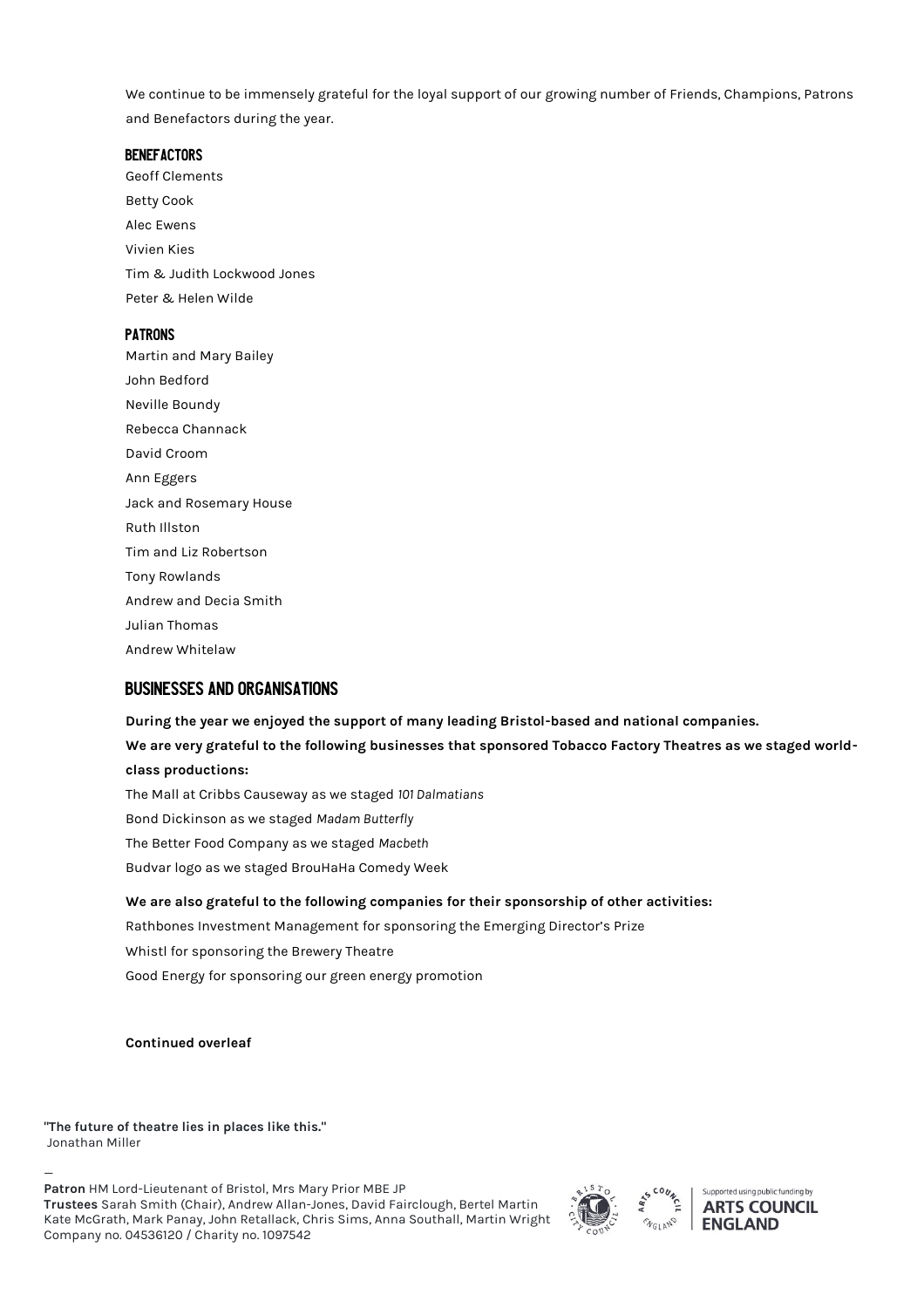#### **Thanks, too, to all our Business Club members:**

| 33                          | Thali Café               |
|-----------------------------|--------------------------|
| Aardman                     | <b>Bath Ales</b>         |
| Ashgrove Pharmacy           | Whistl                   |
| <b>DAC Beachcroft</b>       | Elev <sub>8</sub>        |
| Jordans                     | GWS                      |
| Austen Lloyd                | IOP Publishing           |
| Bailey                      | Corrigan Associates      |
| <b>Brunel One</b>           | Zurich                   |
| <b>Burges Salmon</b>        | Papadeli                 |
| Theraposture                | Graphic Science          |
| <b>TLT</b>                  | Bellwind-Edis            |
| <b>Bristol Beer Factory</b> | <b>KPMG</b>              |
| <b>Bond Dickinson</b>       | Clarke Willmott          |
| Good Energy                 | Osborne Clarke           |
| The Better Food Company     | <b>Nisbets</b>           |
| Hallgarten Druitt           | The Mall Cribbs Causeway |
| Rathbones                   | Living Learning English  |

### **Thank you to the following statutory, trust & foundation organisations for their support of all our work throughout the year:**

Arts Council England, Bristol City Council, Garfield Weston Foundation

#### **Thank you to the following organisations, who supported particular areas of our work:**

Foyle Foundation for their support of our visual rebrand and new website The John Thaw Foundation logo, Veronica Awdry Charitable Trust for supporting our Children and Young People Programme

**Thank you to the BBC Performing Arts Fund for their support of Theatre Fellow Nik Partridge and for granting us a new fellow for 2015/16, Nel Crouch.**

**"The future of theatre lies in places like this."** Jonathan Miller

— **Patron** HM Lord-Lieutenant of Bristol, Mrs Mary Prior MBE JP **Trustees** Sarah Smith (Chair), Andrew Allan-Jones, David Fairclough, Bertel Martin Kate McGrath, Mark Panay, John Retallack, Chris Sims, Anna Southall, Martin Wright Company no. 04536120 / Charity no. 1097542